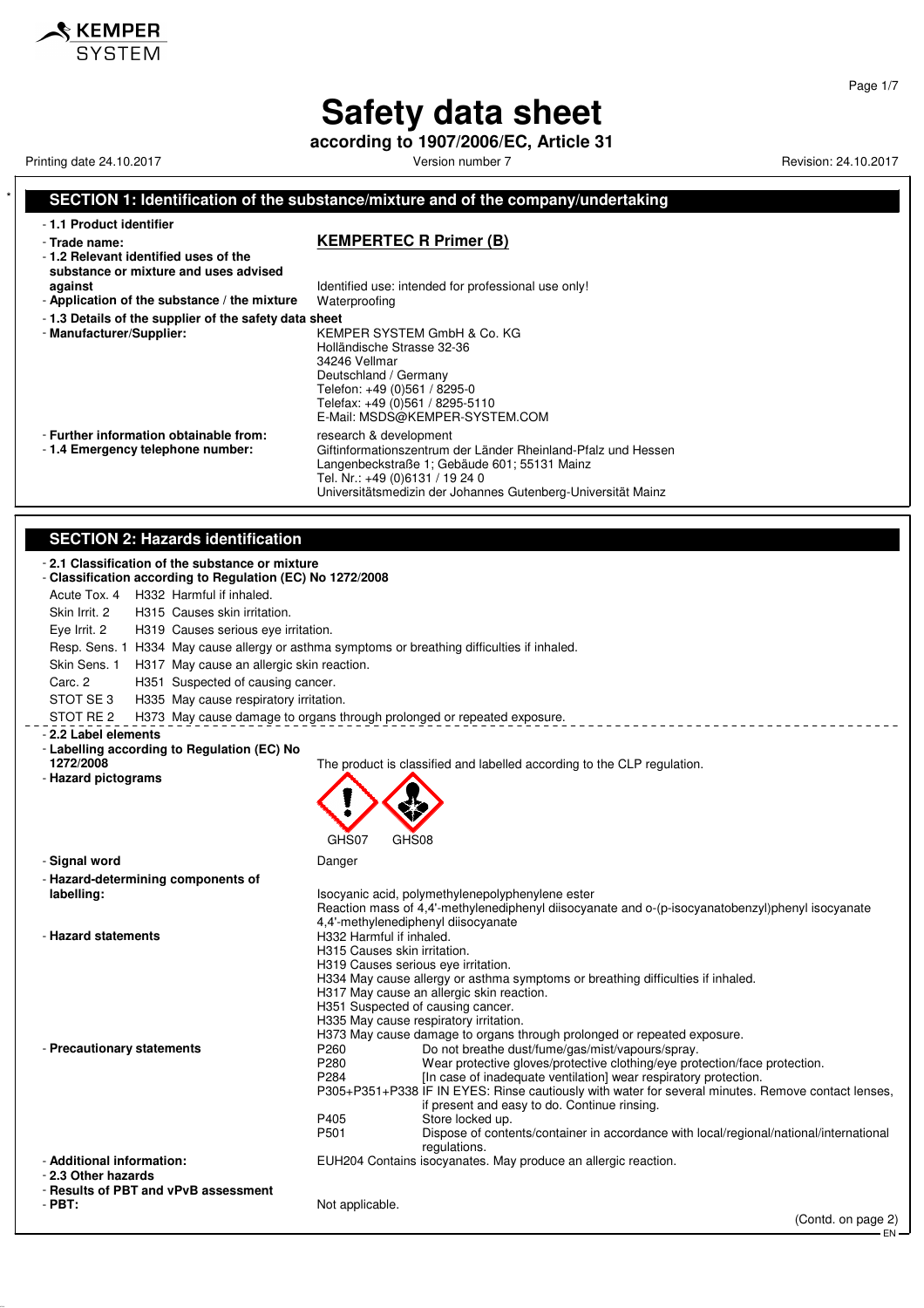

**according to 1907/2006/EC, Article 31**

Printing date 24.10.2017 **Version number 7** Version number 7 Revision: 24.10.2017

**KEMPER**<br>SYSTEM

**Trade name: KEMPERTEC R Primer (B)**

- **vPvB:** Not applicable.

## (Contd. of page 1)

### **SECTION 3: Composition/information on ingredients**

- **3.2 Chemical characterisation: Mixtures**

| <b>Description</b> |
|--------------------|
|--------------------|

Mixture: consisting of the following components.

| - Dangerous components:   |                                                                                                                                                                                                          |             |
|---------------------------|----------------------------------------------------------------------------------------------------------------------------------------------------------------------------------------------------------|-------------|
| CAS: 9016-87-9            | Isocyanic acid, polymethylenepolyphenylene ester                                                                                                                                                         | 50-100%     |
| EC number: 618-498-9      | [Resp. Sens. 1, H334; Carc. 2, H351; STOT RE 2, H373; Acute Tox. 4, H332; Skin Irrit. 2, H315; Eye Irrit. 2,<br>H319; Skin Sens. 1, H317; STOT SE 3, H335                                                |             |
| EC number: 905-806-4      | Reaction mass of 4,4'-methylenediphenyl diisocyanate and o-(p-isocyanatobenzyl)phenyl isocyanate                                                                                                         | $10-12.5%$  |
|                           | Reg.nr.: 01-2119457015-45   Resp. Sens. 1, H334; Carc. 2, H351; STOT RE 2, H373; Acute Tox. 4, H332; Skin Irrit. 2, H315; Eye Irrit. 2,<br>H319; Skin Sens. 1, H317; STOT SE 3, H335                     |             |
| CAS: 101-68-8             | 4,4'-methylenediphenyl diisocyanate                                                                                                                                                                      | $2.5 - 10%$ |
|                           | EINECS: 247-714-0 [Resp. Sens. 1, H334; Carc. 2, H351; STOT RE 2, H373; Acute Tox. 4, H332; Skin Irrit. 2, H315; Eye Irrit. 2, `<br>Index number: 615-005-00-9 H319; Skin Sens. 1, H317; STOT SE 3, H335 |             |
|                           |                                                                                                                                                                                                          |             |
| Reg.nr.: 01-2119457014-47 |                                                                                                                                                                                                          |             |
| - Additional information: | For the wording of the listed hazard phrases refer to section 16.                                                                                                                                        |             |

## **SECTION 4: First aid measures**

| -4.1 Description of first aid measures    |                                                                                                         |
|-------------------------------------------|---------------------------------------------------------------------------------------------------------|
| - General information:                    | Immediately remove any clothing soiled by the product.                                                  |
|                                           | Symptoms of poisoning may even occur after several hours; therefore medical observation for at least 48 |
|                                           | hours after the accident.                                                                               |
|                                           | Do not leave affected persons unattended.                                                               |
|                                           | Personal protection for the First Aider.                                                                |
|                                           | Take affected persons out of danger area and lay down.                                                  |
| - After inhalation:                       | In case of unconsciousness place patient stably in side position for transportation.                    |
|                                           | Supply fresh air; consult doctor in case of complaints.                                                 |
| - After skin contact:                     | Immediately wash with water and soap and rinse thoroughly.                                              |
|                                           | Seek medical treatment in case of complaints.                                                           |
| - After eve contact:                      | Rinse opened eye for several minutes under running water. If symptoms persist, consult a doctor.        |
|                                           | Protect unharmed eye.                                                                                   |
| - After swallowing:                       | If symptoms persist consult doctor.                                                                     |
| -4.2 Most important symptoms and effects, |                                                                                                         |
| both acute and delayed                    | No further relevant information available.                                                              |
| -4.3 Indication of any immediate medical  |                                                                                                         |

**SECTION 5: Firefighting measures** - **5.1 Extinguishing media** - **Suitable extinguishing agents:** CO2, powder or water spray. Fight larger fires with water spray or alcohol resistant foam.

**attention and special treatment needed** No further relevant information available.

| Use fire extinguishing methods suitable to surrounding conditions.                                   |
|------------------------------------------------------------------------------------------------------|
| Carbon monoxide (CO)                                                                                 |
| Nitrogen oxides (NOx)                                                                                |
| Formation of toxic gases is possible during heating or in case of fire.                              |
|                                                                                                      |
| Mouth respiratory protective device.                                                                 |
| Do not inhale explosion gases or combustion gases.                                                   |
| Dispose of fire debris and contaminated fire fighting water in accordance with official regulations. |
|                                                                                                      |

### **SECTION 6: Accidental release measures**

| -6.1 Personal precautions, protective |                                                                                      |
|---------------------------------------|--------------------------------------------------------------------------------------|
| equipment and emergency procedures    | Wear protective equipment. Keep unprotected persons away.                            |
|                                       | Ensure adequate ventilation                                                          |
|                                       | Avoid contact with skin and eyes                                                     |
| - 6.2 Environmental precautions:      | Inform respective authorities in case of seepage into water course or sewage system. |
|                                       | Prevent from spreading (e.g. by damming-in or oil barriers).                         |
|                                       | Do not allow to enter sewers/ surface or ground water.                               |

(Contd. on page 3) EN

Page 2/7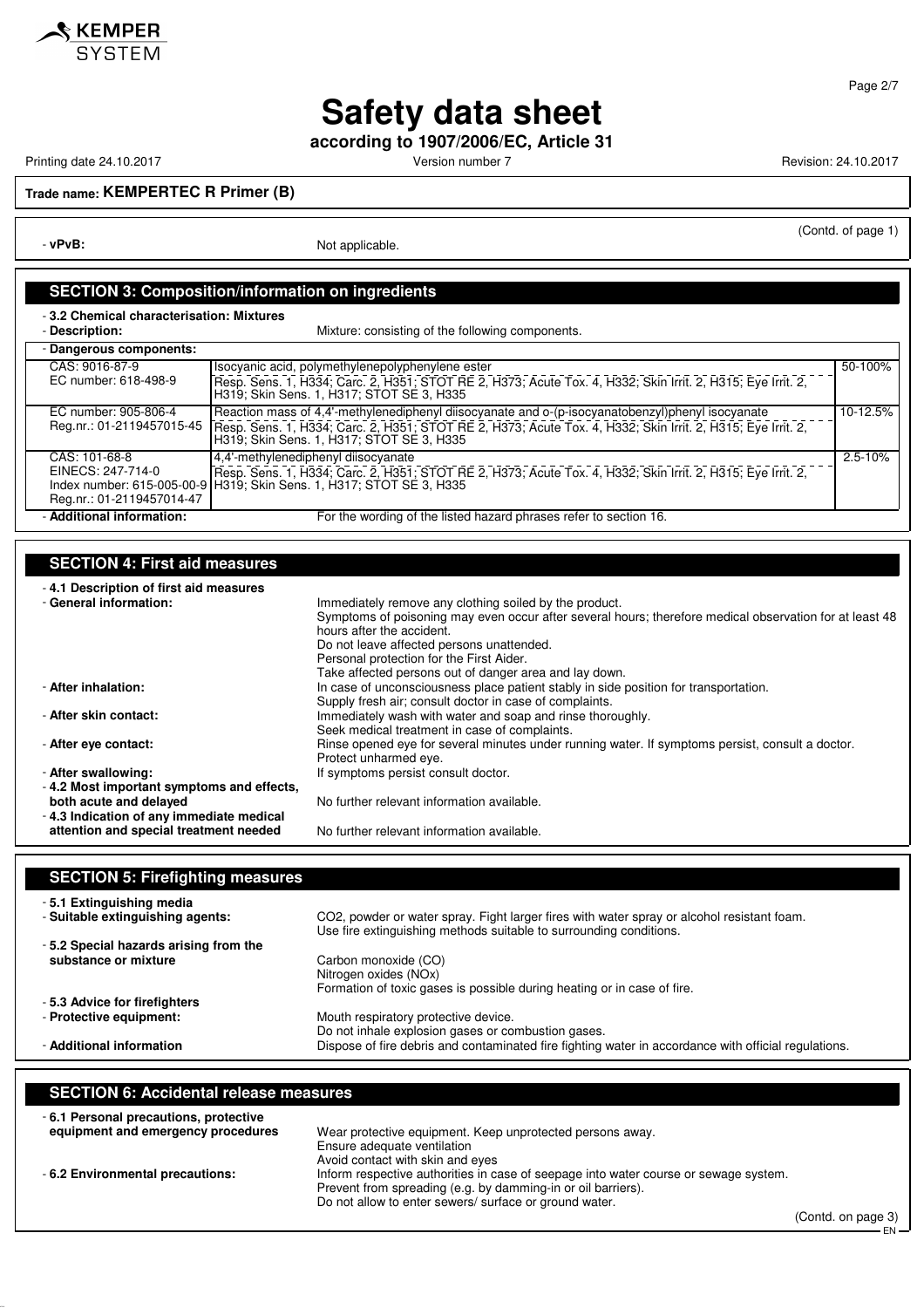

**according to 1907/2006/EC, Article 31**

Printing date 24.10.2017 **Printing date 24.10.2017** Version number 7 Revision: 24.10.2017

### **Trade name: KEMPERTEC R Primer (B)**

(Contd. of page 2)

| - 6.3 Methods and material for containment |                                                                                                  |
|--------------------------------------------|--------------------------------------------------------------------------------------------------|
| and cleaning up:                           | Absorb with liquid-binding material (sand, diatomite, acid binders, universal binders, sawdust). |
|                                            | Dispose contaminated material as waste according to item 13.                                     |
|                                            | Do not flush with water or aqueous cleansing agents                                              |
| - 6.4 Reference to other sections          | See Section 7 for information on safe handling.                                                  |
|                                            | See Section 8 for information on personal protection equipment.                                  |
|                                            | See Section 13 for disposal information.                                                         |

| <b>SECTION 7: Handling and storage</b>                                                    |                                                                   |                                                                                                                                                   |  |
|-------------------------------------------------------------------------------------------|-------------------------------------------------------------------|---------------------------------------------------------------------------------------------------------------------------------------------------|--|
|                                                                                           | - 7.1 Precautions for safe handling                               | Store in cool, dry place in tightly closed receptacles.<br>Ensure good ventilation/exhaustion at the workplace.<br>Prevent formation of aerosols. |  |
|                                                                                           | -7.2 Conditions for safe storage, including any incompatibilities |                                                                                                                                                   |  |
| - Storage:                                                                                |                                                                   |                                                                                                                                                   |  |
| receptacles:                                                                              | - Requirements to be met by storerooms and                        |                                                                                                                                                   |  |
|                                                                                           | - Information about storage in one common                         | Store only in the original receptacle.                                                                                                            |  |
| storage facility:                                                                         |                                                                   | Store away from foodstuffs.                                                                                                                       |  |
|                                                                                           | - Further information about storage                               |                                                                                                                                                   |  |
| conditions:                                                                               |                                                                   | Recommended storage temperature: 10-30 °C                                                                                                         |  |
|                                                                                           |                                                                   | Protect from frost.                                                                                                                               |  |
|                                                                                           |                                                                   | Store in dry conditions.<br>Keep container tightly sealed.                                                                                        |  |
|                                                                                           | - 7.3 Specific end use(s)                                         | No further relevant information available.                                                                                                        |  |
|                                                                                           |                                                                   |                                                                                                                                                   |  |
|                                                                                           |                                                                   |                                                                                                                                                   |  |
|                                                                                           | <b>SECTION 8: Exposure controls/personal protection</b>           |                                                                                                                                                   |  |
|                                                                                           | - Additional information about design of                          |                                                                                                                                                   |  |
| technical facilities:                                                                     |                                                                   | No further data; see item 7.                                                                                                                      |  |
|                                                                                           | -8.1 Control parameters                                           |                                                                                                                                                   |  |
|                                                                                           |                                                                   | - Ingredients with limit values that reguire monitoring at the workplace:                                                                         |  |
|                                                                                           | 9016-87-9 Isocyanic acid, polymethylenepolyphenylene ester        |                                                                                                                                                   |  |
| WEL Short-term value: 0.07 mg/m <sup>3</sup><br>Long-term value: $0.02$ mg/m <sup>3</sup> |                                                                   |                                                                                                                                                   |  |
| Sen: as -NCO                                                                              |                                                                   |                                                                                                                                                   |  |
| 101-68-8 4,4'-methylenediphenyl diisocyanate                                              |                                                                   |                                                                                                                                                   |  |
| WEL Short-term value: 0.07 mg/m <sup>3</sup>                                              |                                                                   |                                                                                                                                                   |  |
|                                                                                           | Long-term value: 0.02 mg/m <sup>3</sup>                           |                                                                                                                                                   |  |
| Sen: as -NCO                                                                              |                                                                   |                                                                                                                                                   |  |
| - DNELs                                                                                   |                                                                   |                                                                                                                                                   |  |
|                                                                                           |                                                                   | Reaction mass of 4,4'-methylenediphenyl diisocyanate and o-(p-isocyanatobenzyl)phenyl isocyanate                                                  |  |
| Dermal                                                                                    | Acute - systemic effects                                          | 50 mg/kg (worker)                                                                                                                                 |  |
|                                                                                           | Acute - local effects                                             | 28.7 mg/cm <sup>2</sup> (worker)                                                                                                                  |  |
|                                                                                           | Inhalative Acute - systemic effects                               | $0.1$ mg/m <sup>3</sup> (worker)                                                                                                                  |  |
|                                                                                           | Acute - local effects                                             | $0.1$ mg/m <sup>3</sup> (worker)                                                                                                                  |  |
|                                                                                           | Long term - systemic effects 0.05 mg/m <sup>3</sup> (worker)      |                                                                                                                                                   |  |
|                                                                                           |                                                                   | 25 mg/m <sup>3</sup> (consumer)                                                                                                                   |  |
|                                                                                           | Long term - local effects                                         | $0.05$ mg/m <sup>3</sup> (worker)                                                                                                                 |  |
|                                                                                           | - 8.2 Exposure controls                                           |                                                                                                                                                   |  |
|                                                                                           | - Personal protective equipment:                                  |                                                                                                                                                   |  |
|                                                                                           | - General protective and hygienic measures:                       | The usual precautionary measures are to be adhered to when handling chemicals.                                                                    |  |
|                                                                                           |                                                                   | Keep away from foodstuffs, beverages and feed.<br>Immediately remove all soiled and contaminated clothing                                         |  |
|                                                                                           |                                                                   | Wash hands before breaks and at the end of work.                                                                                                  |  |
|                                                                                           |                                                                   | Avoid contact with the eyes and skin.                                                                                                             |  |

- **Respiratory protection:** When used properly and under normal conditions, breathing protection is not required.

Use suitable respiratory protective device in case of insufficient ventilation. Filter A/P2

Respiratory protection - Gas filters and combination filters according to EN 141

(Contd. on page 4) EN

Page 3/7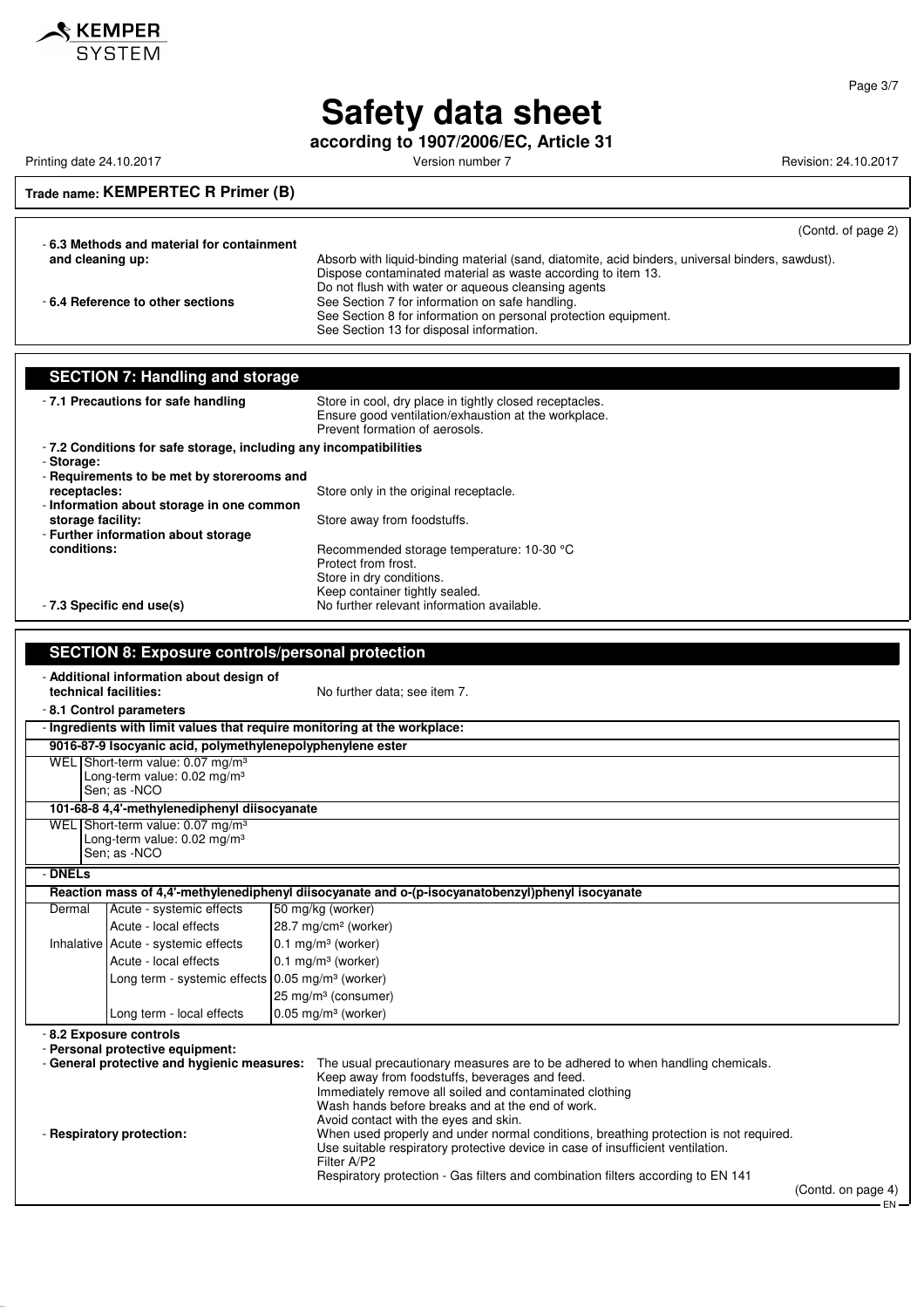

**according to 1907/2006/EC, Article 31**

Printing date 24.10.2017 **Printing date 24.10.2017** Version number 7 Revision: 24.10.2017

## **Trade name: KEMPERTEC R Primer (B)**

|                                              | (Contd. of page 3)                                                                                                                                                                                                                                                                                                                                                                   |
|----------------------------------------------|--------------------------------------------------------------------------------------------------------------------------------------------------------------------------------------------------------------------------------------------------------------------------------------------------------------------------------------------------------------------------------------|
| - Protection of hands:                       | Protective gloves                                                                                                                                                                                                                                                                                                                                                                    |
|                                              | Check protective gloves prior to each use for their proper condition.<br>Only use chemical-protective gloves with CE-labelling of category III.<br>The glove material has to be impermeable and resistant to the product/ the substance/ the<br>preparation.<br>Selection of the glove material on consideration of the penetration times, rates of diffusion<br>and the degradation |
| - Material of gloves                         | After use of gloves apply skin-cleaning agents and skin cosmetics.<br>Recommended materials:<br>Butyl rubber, BR<br>Recommended thickness of the material: $> 0.5$ mm<br>The selection of the suitable gloves does not only depend on the material, but also on further marks of                                                                                                     |
| - Penetration time of glove material         | quality and varies from manufacturer to manufacturer.<br>The determined penetration times according to EN 374 part III are not performed under practical<br>conditions. Therefore a maximum wearing time, which corresponds to 50% of the penetration time, is<br>recommended.                                                                                                       |
| - As protection from splashes gloves made of |                                                                                                                                                                                                                                                                                                                                                                                      |
| the following materials are suitable:        | Nitrile rubber, NBR<br>Recommended thickness of the material: $> 0.1$ mm<br>Penetration time (min.): <10                                                                                                                                                                                                                                                                             |
| - Eye protection:                            | Tightly sealed goggles                                                                                                                                                                                                                                                                                                                                                               |
| - Body protection:                           | Protective goggles and facial protection - Classification according to EN 166<br>Protective work clothing<br>Impervious protective clothing                                                                                                                                                                                                                                          |

#### **SECTION 9: Physical and chemical properties** - **9.1 Information on basic physical and chemical properties** - **General Information** - **Appearance:** Form: Fluid<br>**Colour:** Expansion of the Brown **Colour:**<br>Depare: - **Odour:** slight musty

| - Odour threshold:                                                                                 | יטשוונ ווועטני<br>Not determined.                                     |
|----------------------------------------------------------------------------------------------------|-----------------------------------------------------------------------|
| - pH-value:                                                                                        | Not determined.                                                       |
| - Change in condition<br>Melting point/freezing point:<br>Initial boiling point and boiling range: | Undetermined.<br>Undetermined.                                        |
| - Flash point:                                                                                     | 208 °C                                                                |
| - Flammability (solid, gas):                                                                       | Not applicable.                                                       |
| - Ignition temperature:                                                                            |                                                                       |
| <b>Decomposition temperature:</b>                                                                  | Not determined.                                                       |
| - Auto-ignition temperature:                                                                       | Product is not selfigniting.                                          |
| - Explosive properties:                                                                            | Product does not present an explosion hazard.                         |
| - Explosion limits:<br>Lower:<br>Upper:                                                            | Not determined.<br>Not determined.                                    |
| - Density at 20 °C:<br>- Relative density<br>- Vapour density<br>- Evaporation rate                | 1.23 $g/cm3$<br>Not determined.<br>Not determined.<br>Not determined. |
| - Solubility in / Miscibility with<br>water:                                                       | Not miscible or difficult to mix.<br>(Control on name 5)              |

Page 4/7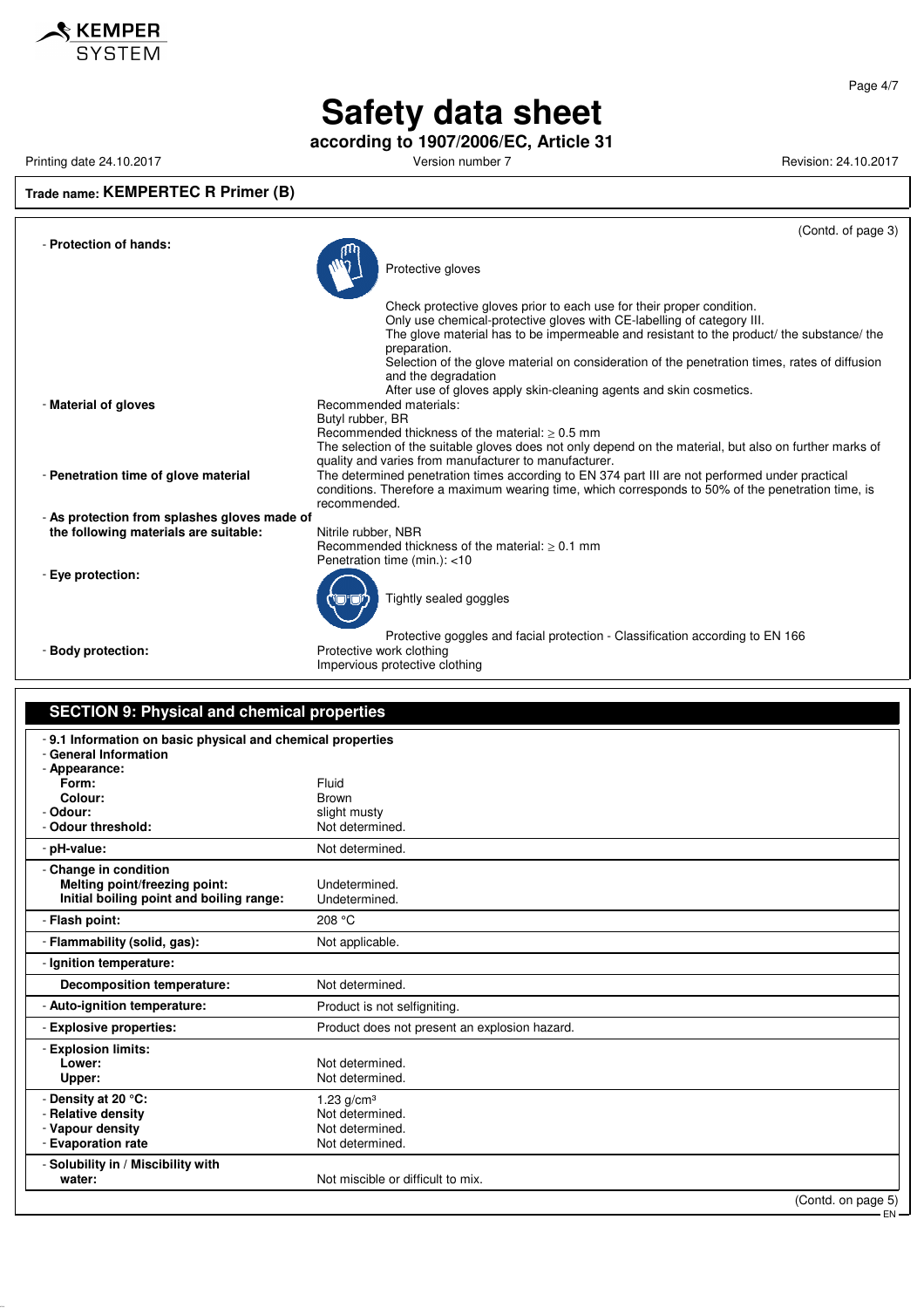

### Page 5/7

EN

# **Safety data sheet**

**according to 1907/2006/EC, Article 31**

Printing date 24.10.2017 **Printing date 24.10.2017** Version number 7 Revision: 24.10.2017

**Trade name: KEMPERTEC R Primer (B)**

|                                                           | (Contd. of page 4)                                  |
|-----------------------------------------------------------|-----------------------------------------------------|
| - Partition coefficient: n-octanol/water:                 | Not determined.                                     |
| - Viscosity:<br>Dynamic at 23 °C:<br>Kinematic:           | 110 mPas<br>Not determined.                         |
| - Solvent content:<br>VOC (EC)<br>- 9.2 Other information | 2.50%<br>No further relevant information available. |

| <b>SECTION 10: Stability and reactivity</b>                                                |                                                                                                                                  |
|--------------------------------------------------------------------------------------------|----------------------------------------------------------------------------------------------------------------------------------|
| -10.1 Reactivity<br>-10.2 Chemical stability<br>- Thermal decomposition / conditions to be | No further relevant information available.                                                                                       |
| avoided:                                                                                   | No decomposition if used according to specifications.                                                                            |
| - 10.3 Possibility of hazardous reactions                                                  | Reacts with alcohols, amines, aqueous acids and alkalis.<br>Reacts with water.<br>Reacts with humid air.<br>Exothermic reaction. |
| -10.4 Conditions to avoid                                                                  | No further relevant information available.                                                                                       |
| -10.5 Incompatible materials:                                                              | No further relevant information available.                                                                                       |
| - 10.6 Hazardous decomposition products:                                                   | Hydrocarbons<br>Carbon monoxide and carbon dioxide<br>Nitrogen oxides (NOx)                                                      |

| <b>SECTION 11: Toxicological information</b>                                          |                                                                                                  |  |
|---------------------------------------------------------------------------------------|--------------------------------------------------------------------------------------------------|--|
| -11.1 Information on toxicological effects<br>Harmful if inhaled.<br>- Acute toxicity |                                                                                                  |  |
| - LD/LC50 values relevant for classification:                                         |                                                                                                  |  |
| 9016-87-9 Isocyanic acid, polymethylenepolyphenylene ester                            |                                                                                                  |  |
| LD50<br>$>10,000$ mg/kg (rat)<br>Oral                                                 |                                                                                                  |  |
| LD50<br>$>9,400$ mg/kg (rabbit)<br>Dermal                                             |                                                                                                  |  |
| Inhalative $LC50/4$ h 11 mg/l (ATE)                                                   |                                                                                                  |  |
|                                                                                       | Reaction mass of 4,4'-methylenediphenyl diisocyanate and o-(p-isocyanatobenzyl)phenyl isocyanate |  |
| LD50<br>$>10,000$ mg/kg (rat)<br>Oral                                                 |                                                                                                  |  |
| LD50<br>>9,400 mg/kg (rab)<br>Dermal                                                  |                                                                                                  |  |
| Inhalative LC50/4 h   11 mg/l $(ATE)$                                                 |                                                                                                  |  |
| 101-68-8 4,4'-methylenediphenyl diisocyanate                                          |                                                                                                  |  |
| Inhalative LC50/4 h 11 mg/l (ATE)                                                     |                                                                                                  |  |
| - Primary irritant effect:                                                            |                                                                                                  |  |
| - Skin corrosion/irritation                                                           | Causes skin irritation.                                                                          |  |
| - Serious eye damage/irritation                                                       | Causes serious eve irritation.                                                                   |  |
| - Respiratory or skin sensitisation                                                   | May cause allergy or asthma symptoms or breathing difficulties if inhaled.                       |  |
| - CMR effects (carcinogenity, mutagenicity                                            | May cause an allergic skin reaction.                                                             |  |
| and toxicity for reproduction)                                                        | Carc. 2                                                                                          |  |
| - Germ cell mutagenicity                                                              | Based on available data, the classification criteria are not met.                                |  |
| - Carcinogenicity                                                                     | Suspected of causing cancer.                                                                     |  |
| - Reproductive toxicity                                                               | Based on available data, the classification criteria are not met.                                |  |
| - STOT-single exposure                                                                | May cause respiratory irritation.                                                                |  |
| - STOT-repeated exposure                                                              | May cause damage to organs through prolonged or repeated exposure.                               |  |
| - Aspiration hazard                                                                   | Based on available data, the classification criteria are not met.                                |  |

# **SECTION 12: Ecological information**

- **12.1 Toxicity**

| - Aquatic toxicity: |                                                            |                    |
|---------------------|------------------------------------------------------------|--------------------|
|                     | 9016-87-9 Isocyanic acid, polymethylenepolyphenylene ester |                    |
|                     | $LC50/96 h > 1,000 mg/l$ (fish)                            |                    |
|                     |                                                            | (Contd. on page 6) |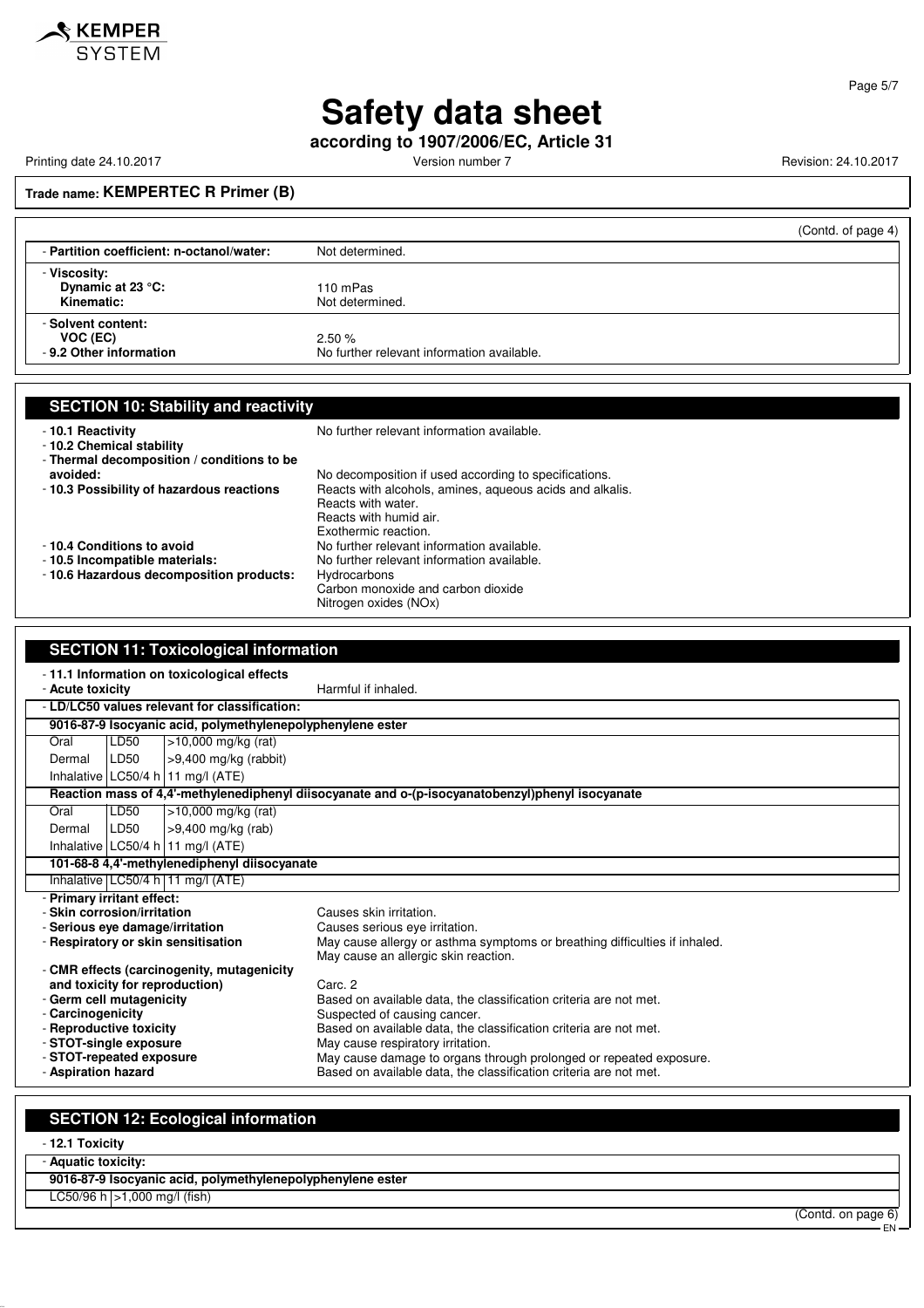

Printing date 24.10.2017 **Version number 7** Version number 7 Revision: 24.10.2017

KEMPER

**according to 1907/2006/EC, Article 31**

Page 6/7

**Trade name: KEMPERTEC R Primer (B)**

|                                             |                                                                                                                 | (Contd. of page 5)                                                                                                                                                                                                                                                                                                                                      |  |  |  |  |
|---------------------------------------------|-----------------------------------------------------------------------------------------------------------------|---------------------------------------------------------------------------------------------------------------------------------------------------------------------------------------------------------------------------------------------------------------------------------------------------------------------------------------------------------|--|--|--|--|
| EC50                                        | >1,640 mg/l (ALGAE)                                                                                             |                                                                                                                                                                                                                                                                                                                                                         |  |  |  |  |
| EC50                                        | >100 mg/l (Bacteria)                                                                                            |                                                                                                                                                                                                                                                                                                                                                         |  |  |  |  |
| EC <sub>50</sub>                            | $>1,000$ mg/l (daphnia)                                                                                         |                                                                                                                                                                                                                                                                                                                                                         |  |  |  |  |
|                                             | Reaction mass of 4,4'-methylenediphenyl diisocyanate and o-(p-isocyanatobenzyl)phenyl isocyanate                |                                                                                                                                                                                                                                                                                                                                                         |  |  |  |  |
|                                             | LC50/96 h   > 1,000 mg/l (fish)                                                                                 |                                                                                                                                                                                                                                                                                                                                                         |  |  |  |  |
| EC50                                        | >100 mg/l (Bacteria)                                                                                            |                                                                                                                                                                                                                                                                                                                                                         |  |  |  |  |
| EC50                                        | $>1,000$ mg/l (daphnia)                                                                                         |                                                                                                                                                                                                                                                                                                                                                         |  |  |  |  |
| - 12.4 Mobility in soil<br>- General notes: | -12.2 Persistence and degradability<br>- 12.3 Bioaccumulative potential<br>- Additional ecological information: | No further relevant information available.<br>No further relevant information available.<br>No further relevant information available.<br>Do not allow undiluted product or large quantities of it to reach ground water, water course or sewage<br>system.<br>Water hazard class 1 (German Regulation) (Self-assessment): slightly hazardous for water |  |  |  |  |
| $-$ PBT:<br>$-vPvB$ :                       | -12.5 Results of PBT and vPvB assessment<br>-12.6 Other adverse effects                                         | Not applicable.<br>Not applicable.<br>No further relevant information available.                                                                                                                                                                                                                                                                        |  |  |  |  |

| <b>SECTION 13: Disposal considerations</b>         |                                                                                        |                                                                                                                                                  |  |  |
|----------------------------------------------------|----------------------------------------------------------------------------------------|--------------------------------------------------------------------------------------------------------------------------------------------------|--|--|
| - 13.1 Waste treatment methods<br>- Recommendation |                                                                                        | Must not be disposed together with household garbage. Do not allow product to reach sewage system.<br>Disposal according to official regulations |  |  |
| - European waste cataloque                         |                                                                                        |                                                                                                                                                  |  |  |
| 08 04 09*                                          | waste adhesives and sealants containing organic solvents or other hazardous substances |                                                                                                                                                  |  |  |
| 08 04 10                                           | waste adhesives and sealants other than those mentioned in 08 04 09                    |                                                                                                                                                  |  |  |
| - Uncleaned nackaging:                             |                                                                                        |                                                                                                                                                  |  |  |

- **Uncleaned packaging:**

Disposal must be made according to official regulations.

| <b>SECTION 14: Transport information</b>                            |                 |  |  |
|---------------------------------------------------------------------|-----------------|--|--|
| - 14.1 UN-Number<br>- ADR, ADN, IMDG, IATA                          | Void            |  |  |
| - 14.2 UN proper shipping name<br>- ADR, ADN, IMDG, IATA            | Void            |  |  |
| - 14.3 Transport hazard class(es)                                   |                 |  |  |
| - ADR, ADN, IMDG, IATA<br>- Class                                   | Void            |  |  |
| - 14.4 Packing group<br>- ADR, IMDG, IATA                           | Void            |  |  |
| - 14.5 Environmental hazards:<br>- Marine pollutant:                | <b>No</b>       |  |  |
| -14.6 Special precautions for user                                  | Not applicable. |  |  |
| -14.7 Transport in bulk according to Annex II of Marpol and the IBC |                 |  |  |
| Code                                                                | Not applicable. |  |  |
| - UN "Model Regulation":                                            | Void            |  |  |

### **SECTION 15: Regulatory information**

- **15.1 Safety, health and environmental regulations/legislation specific for the substance or mixture**

- **Directive 2012/18/EU**

- **Named dangerous substances - ANNEX I** None of the ingredients is listed.

- **REGULATION (EC) No 1907/2006 ANNEX XVII** Conditions of restriction: 3, 56a

- **National regulations:**

- **Information about limitation of use:** Employment restrictions concerning juveniles must be observed.